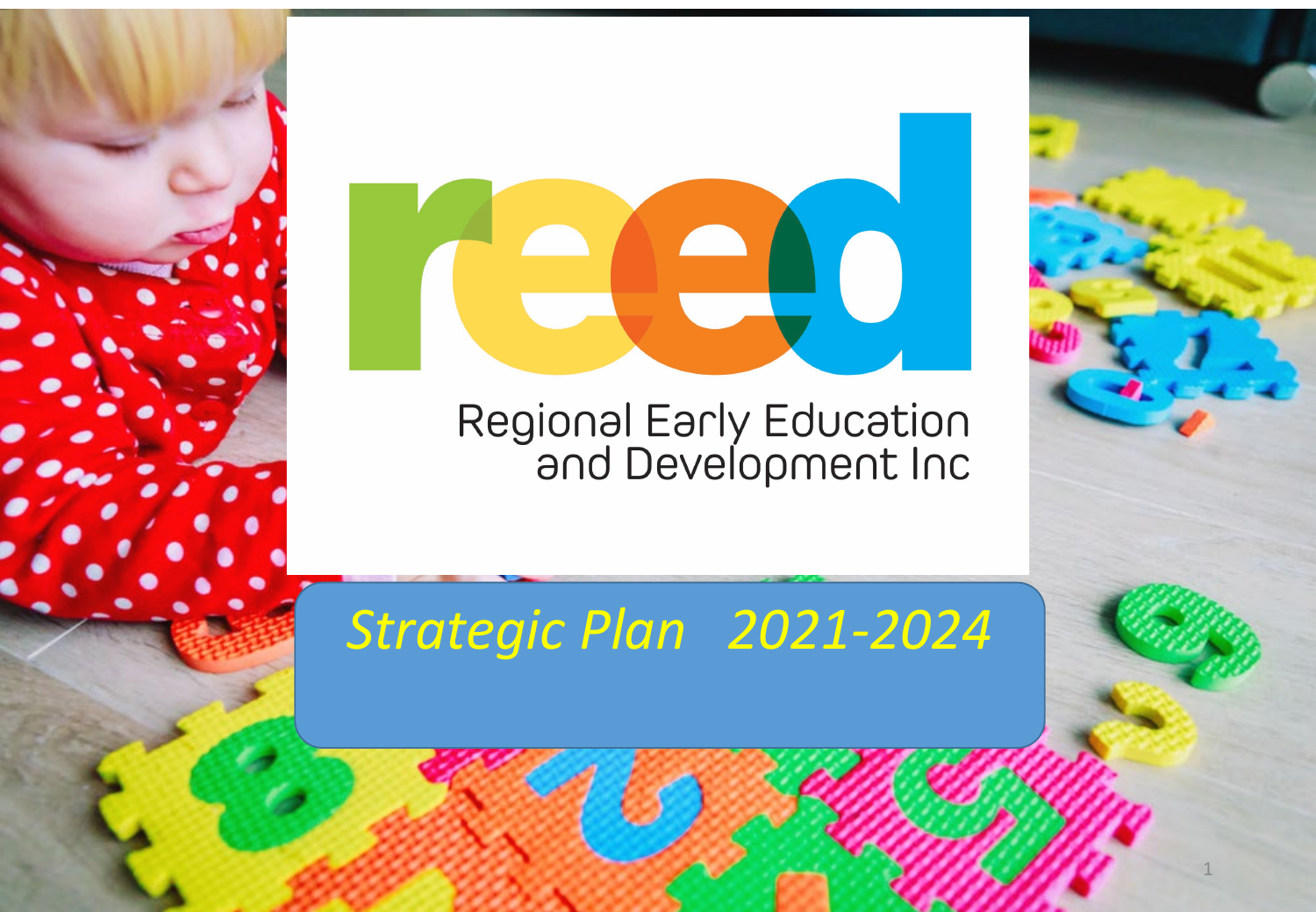### *WHO WE ARE*

We are a not-for-profit organisation created in 2018 in the Wheatbelt region to provide high quality Early Childhood Education and Care (ECEC) services for families in regional Western Australia.



### *THE CHALLENGE*

There are many small Early Childhood Centres in regional Western Australia who find it challenging to provide high quality services for families and children. We are taking on this challenge by bringing together these centres so that together we can build a single organisation that guarantees the funding and support each of these small regional centres need in order to provide quality early learning and development services.

### *THE BACKGROUND*

Historically, most early childhood services in regional WA have relied on Commonwealth and State "Sustainability Funding" for continued operation. However, this is no longer the case and funding is now competitive and time limited.

For many small communities, these changes to funding, as well as low utilisation rates and relatively high costs for each child place, have put many services at risk as management committees, often made up of volunteers, also face significant regulatory obligations to ensure the successful operation of a quality and legally compliant ECEC service.

In response to this situation, the Regional Early Education and Development (REED) organisation created a new cluster model of management to provide not-for-profit services across the Wheatbelt region, reducing the burden upon volunteers to provide these vital community services. REED aims to improve financial viability through economies of scale, provide a consistent approach to quality service delivery, offer improved career development opportunities for staff, and provide a stronger foundation for growth, delivering real economic and social benefit to the region. <sup>2</sup>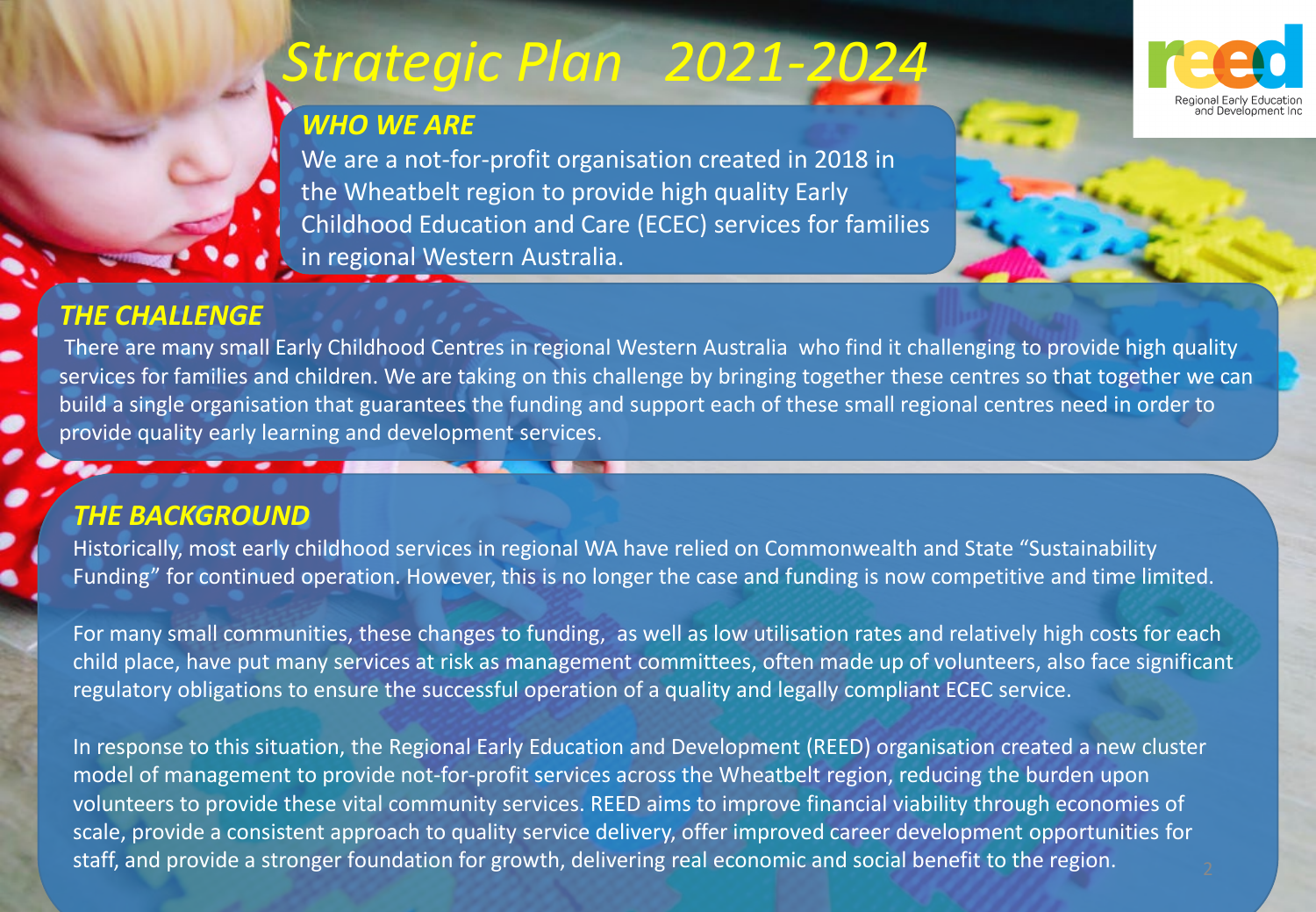

#### **Our Mission**

We will provide high-quality early learning and development services for children and families.

We will work with local communities to help them strengthen and grow through meeting the needs of families.

### Our Values

In building our service we are guided by five key values -

Quality - It is our responsibility to provide the highest quality of service that we can to the young children whose well-being is the focus of our work.

Partnership – "It takes a village to raise a child". We believe we will only be successful when we work in partnership with families and the community.

Respect and Inclusion - We respect the knowledge and skills of many diverse people who help us provide the best possible services for young children and we will actively work to include all children and families in our services.

Integrity – We apply the highest standards of accountability in our management of the public funds and private contributions that support our notfor-profit organisation.

Innovation and Curiosity – We believe we will only evolve and improve quality if we continually flex and pursue new opportunities for excellence and sustainability. This will be driven by an open curiosity and a willingness to be innovative in our services.

### **Our Vision**

By working together we will assist country towns to ensure:

*Children* thrive and flourish because of high quality services.

*Families* have access to, and confidence in, the early learning and development services REED provides for their children.

### *Vibrant communities* where

families want to live, work and raise their children.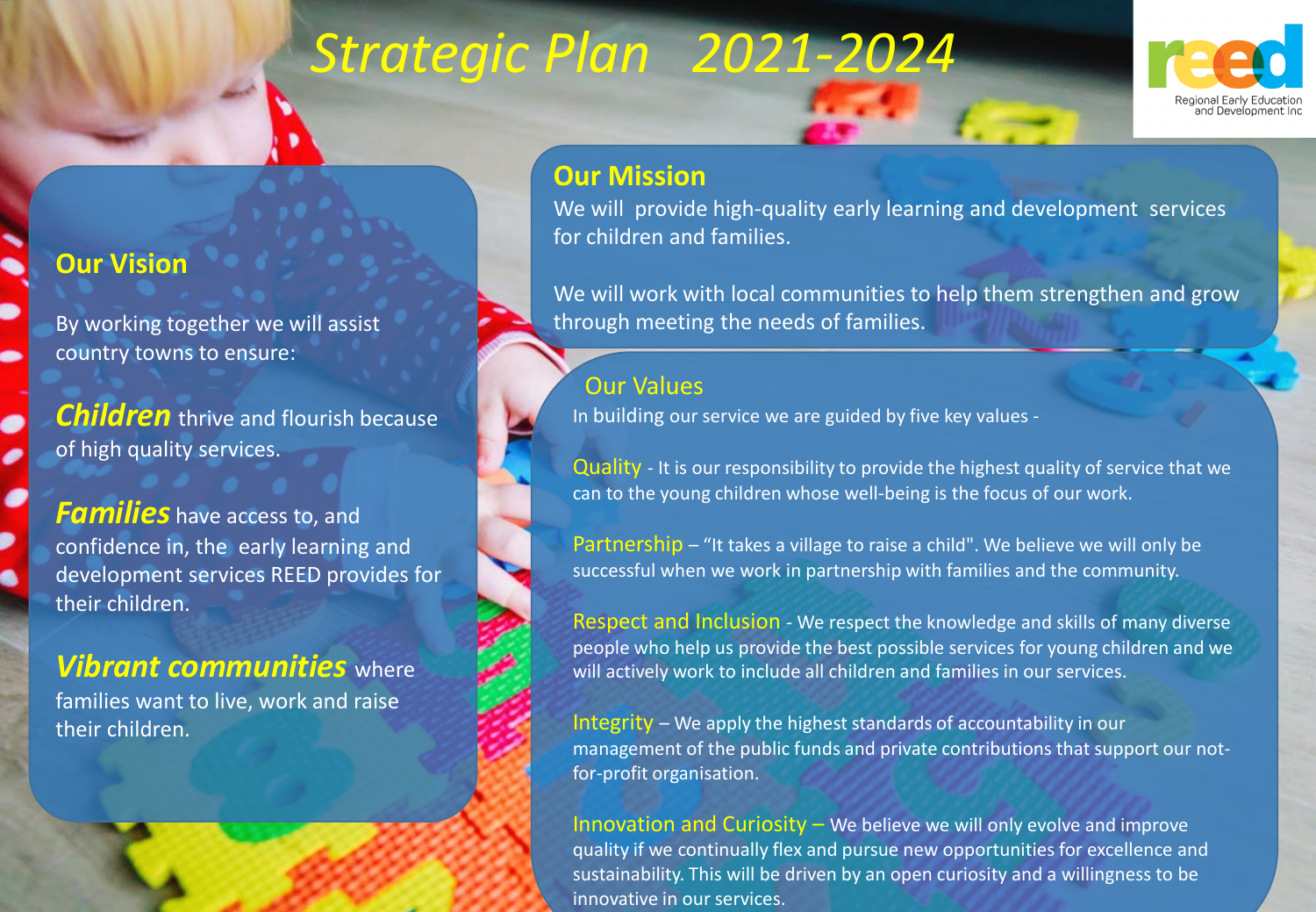



**We are focused on promoting the learning and development of young children. In this work our key partners are**:

Children - who we will engage with and listen to their needs for development and learning.

Families - who also are looking for high-quality services for their children and reliable care for them while families participate in the workforce.

Communities, including Local Governments - who understand the value of early childhood services in building community well-being and supporting regional economic and social development.

Our staff - for whom we aim to be the employer of choice, respecting their skills and enabling them to continue to build their capacities within a professional and supportive environment.

Funders - interested in supporting us to expand our service and its impact.

Federal, State and Local Governments that are also keen to see a successful model of provision of early childhood services in rural and regional areas.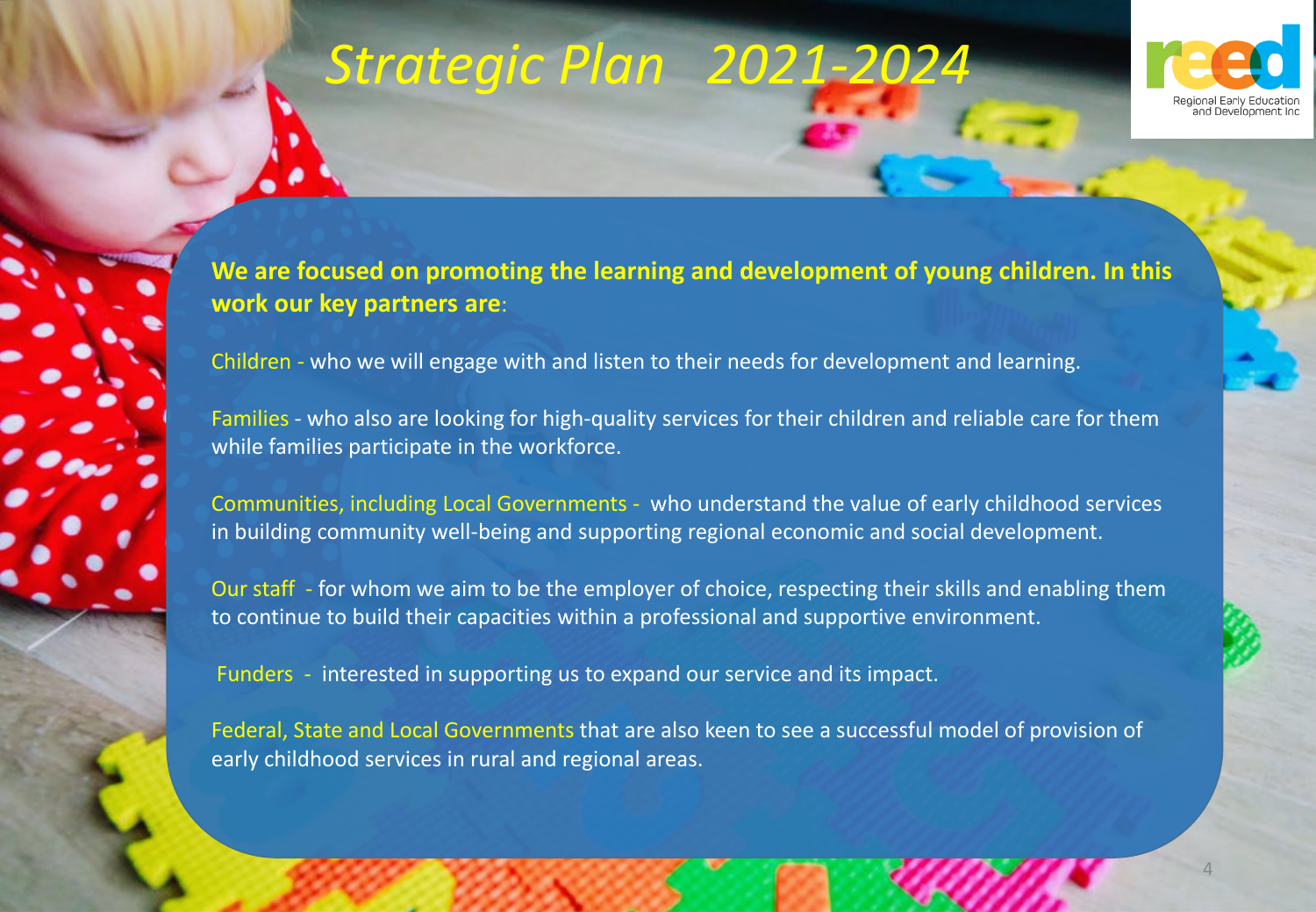

5

### ACHIEVEMENTS 2018-2021

- Merged 19 ECEC services into a single organisation.
- Built a single culture based on shared purpose and common values.
- ❖ Implemented centralised systems for finance, human resources, information and capital works.
- ❖ Improved the quality of services to meet national standards.
- ❖ Improved professional development for staff.
- $\triangle$  Built a strong reputation in the communities where we are providing services.
- Built a strong reputation with funding bodies (State, Commonwealth and local governments) that continue their support for REED's work.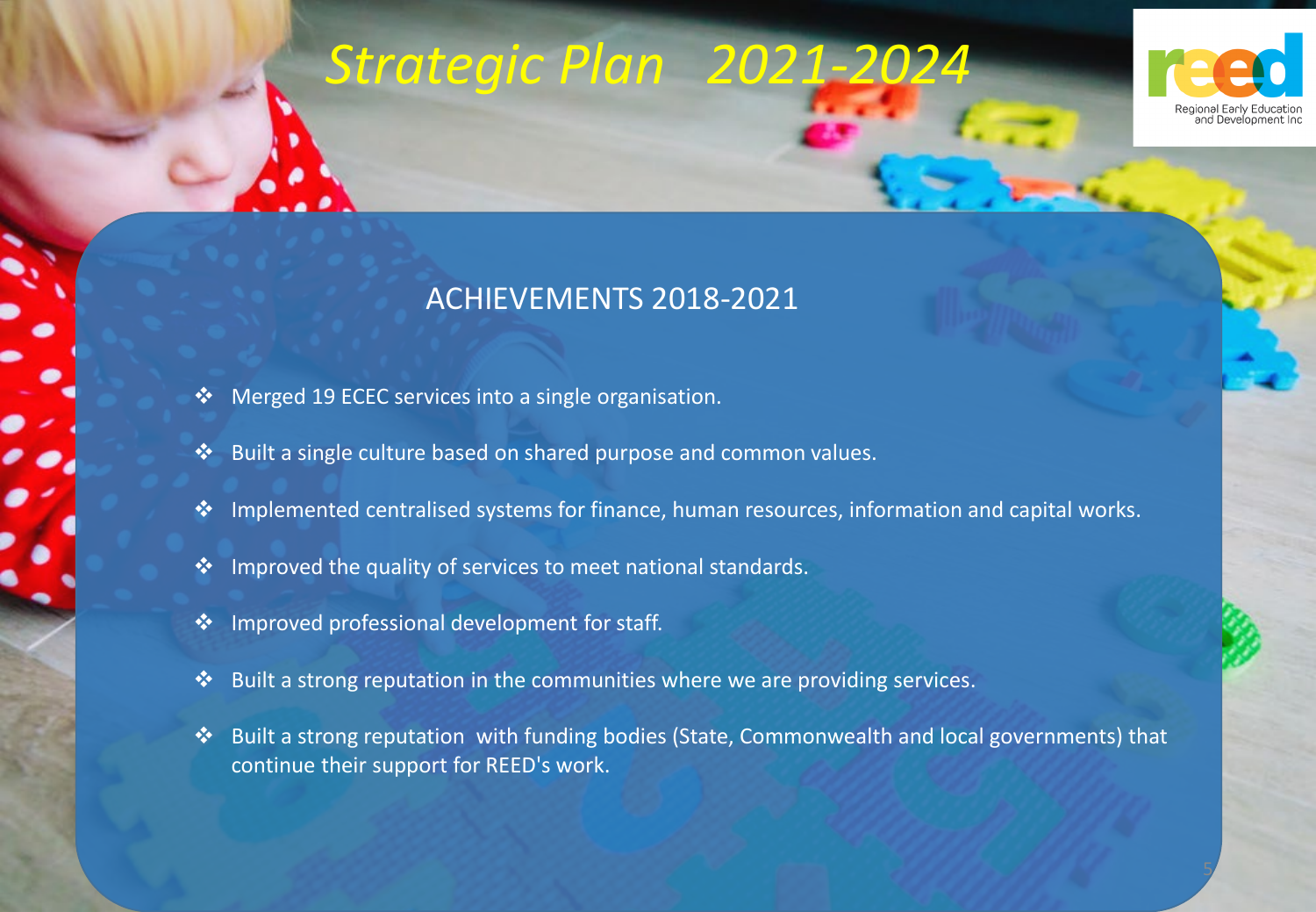



REED faces two major challenges as it seeks to achieve its objectives over the next three years.

#### Challenge 1 - Financial Viability

Early childhood services in Australia are funded by fees charged to families. Services must generate enough income to meet their expenses, particularly the cost of staffing.

Financial viability depends on enrolling sufficient children to meet these costs. In rural and regional areas where numbers of children are often low and variable, maintaining financial viability represents a major challenge. Small and isolated services can easily become unviable in the context of this business model.

To overcome these difficulties and to ensure the continued provision of quality early childhood services to small rural and regional communities, REED has developed a range of strategies to implement over the next three years.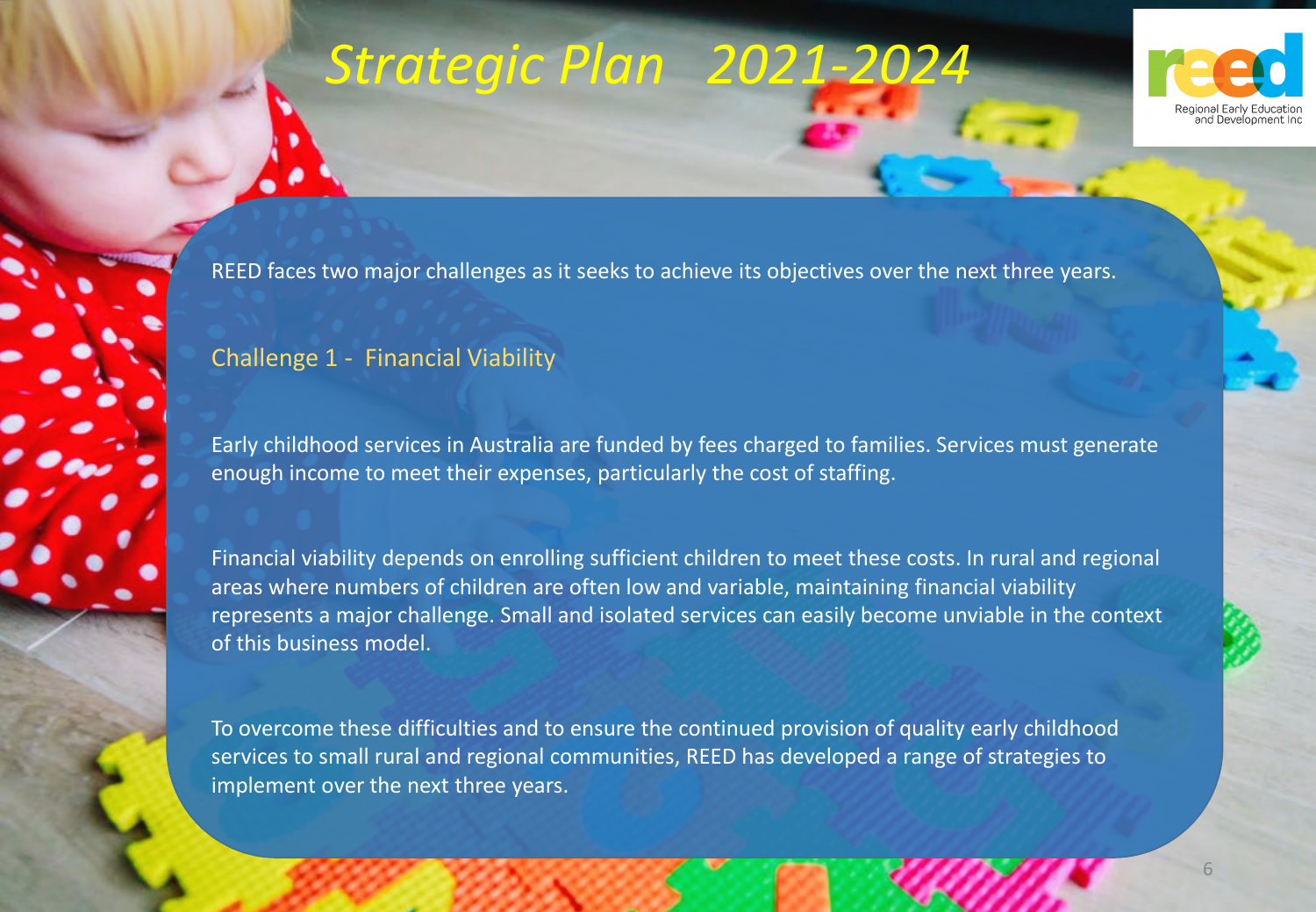

#### Challenge 2 - Attracting and Retaining Staff

The second challenge that REED faces is attracting sufficient qualified staff to deliver on its objective of providing high-quality care and education to young children in the Wheatbelt and surrounding areas.

Rural and regional areas find it difficult to attract and retain the necessary staff to meet quality standards for a number of reasons. These include:

- Low wages generally paid to early childhood staff.
- Difficulties in finding appropriate accommodation for staff.
- ❖ Competing with large services in urban areas.
- $\triangle$  Competing with schools to attract qualified early childhood teachers.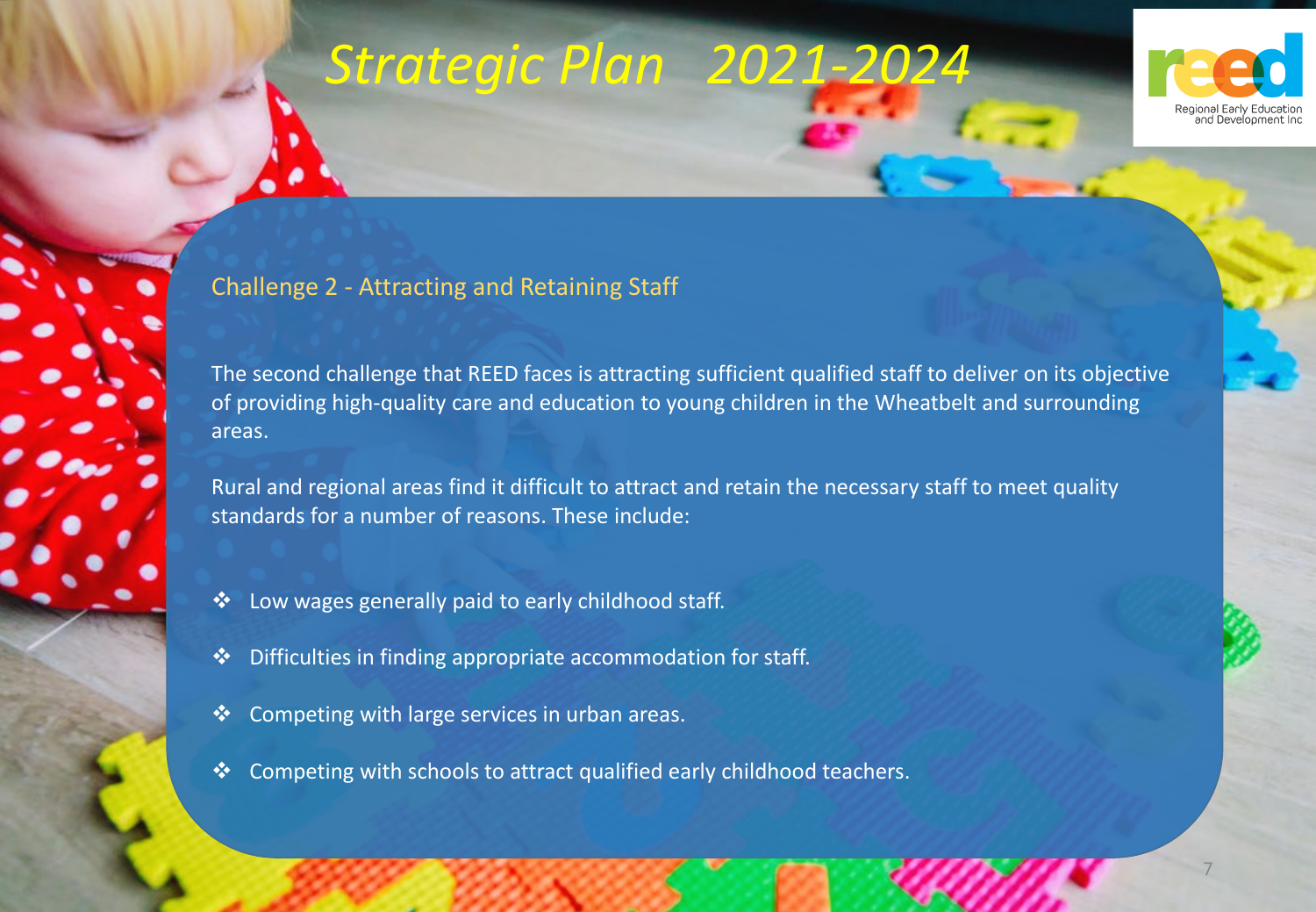

353



Over the next three years we will meet these challenges and deliver high quality services by acting in four key areas.

#### **Delivering a Range of High-Quality Services**

Ensuring all our services meet or exceed national standards.

Understanding the needs of each community and providing the appropriate service.

Broadening the range of services that we offer to meet the needs of children and families.

Implementing strategies to retain and attract high quality staff, including access to professional development and career path opportunities.

### **Ensuring our Organisation is sustainable**

Increasing the utilisation of our service by attracting families from all the groups which make up our community.

Building a strong reputation in our community.

Delivering an operational surplus each year with a business model that balances our income and expenditure.

Establishing ethically responsible partnerships with corporate partners.

Having effective mechanisms to identify and to manage risk.

### **Building our Organisation**

Successfully merging ECEC services into the organisation as they are ready.

Working with communities that currently do not have ECEC services to open new services where possible.

Developing an inclusive organisational culture based on shared purpose and common values.

Our Board and management team operating with exemplary governance policies and systems to lead and support our services.

### **Engaging with the Community**

Working in collaboration with parents and carers.

Implementing a strategy to engage Aboriginal children and families.

Implementing a strategy to engage vulnerable children and families in our services.

Using the feedback from children and families to improve our services.

Actively engaging local government in our services.

Implementing a communication plan which builds our reputation and informs our partners.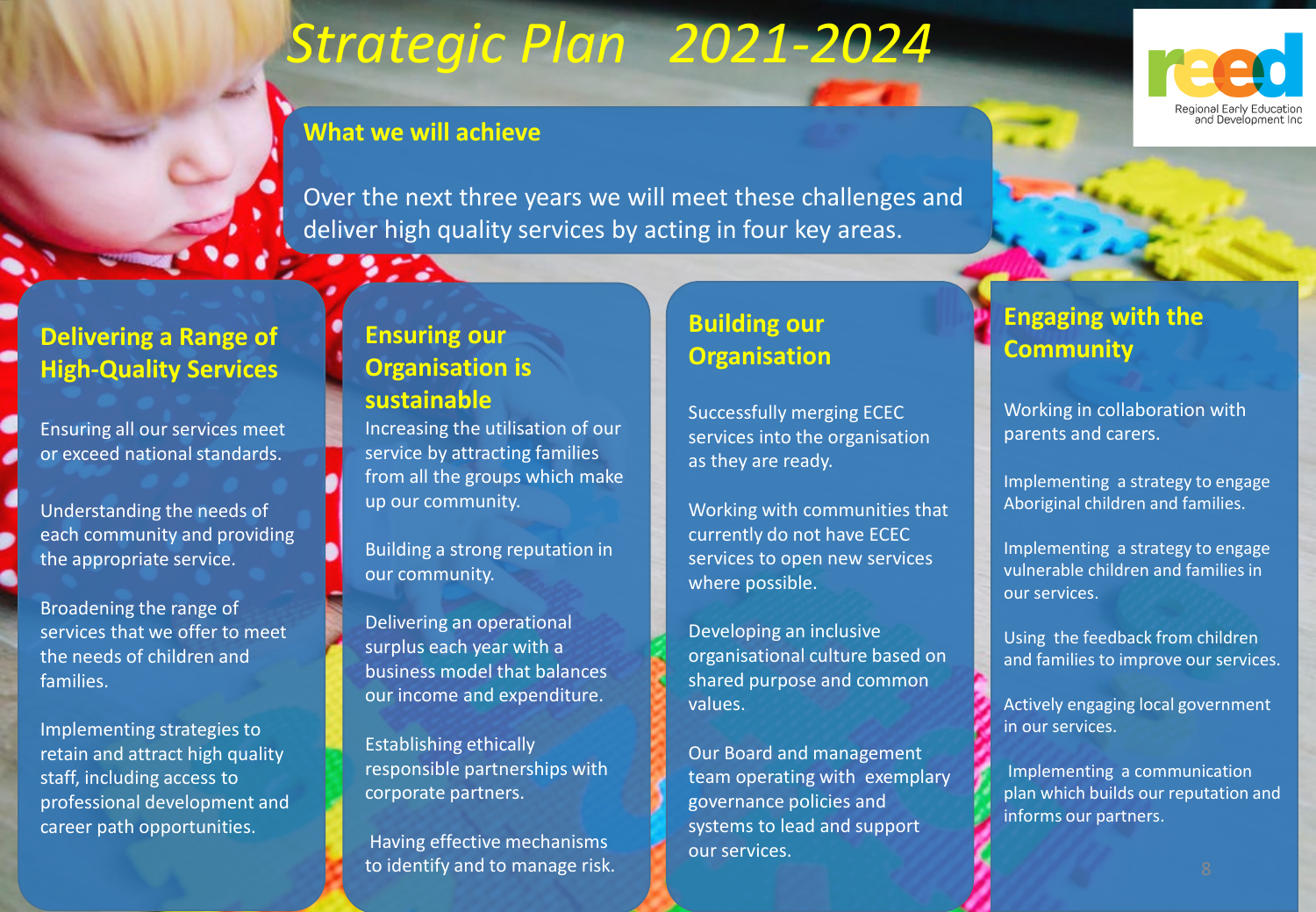### **Specific Initiatives**



#### Area 1 **Delivering a Range of High-Quality Services**

Implementing strategies to retain and attract high quality staff, including access to professional development and career path opportunities.

REED will work with State Government to develop incentives for regional ECEC staff. These may include:

- ❖ Scholarships of \$10,000 for up-skilling REED educators from Certificate III to Diploma level qualifications.
- Providing incentive payments of above-award rates in small difficult-to-staff locations.
- Providing a relocation allowance for staff moving to the Wheatbelt and other regional areas.
- $\cdot$  Building on work with Narrogin TAFE and across the broader TAFE network to ensure the availability of training programs for REED staff.
- Working with State and Local Government to apply accommodation support initiatives to ECEC staff.

Area 1 **Delivering a Range of High-Quality Services** 

Broadening the range of services that we offer to meet the needs of children and families.

The development of an integrated hub of co-located services for families may well provide REED with the opportunity to strengthen its position as a community member and community leader, delivering services that communities need.

REED will work with State Government and non-government agencies to develop co-located services. These may include:

- ❖ Child health services, dental services, hearing and speech pathology services, GP clinics and midwifery services.
- ❖ Organisations that provide family support such as Share and Care, Wanslea, NDIS providers.
- Schools with high proportion of low socio-economic population.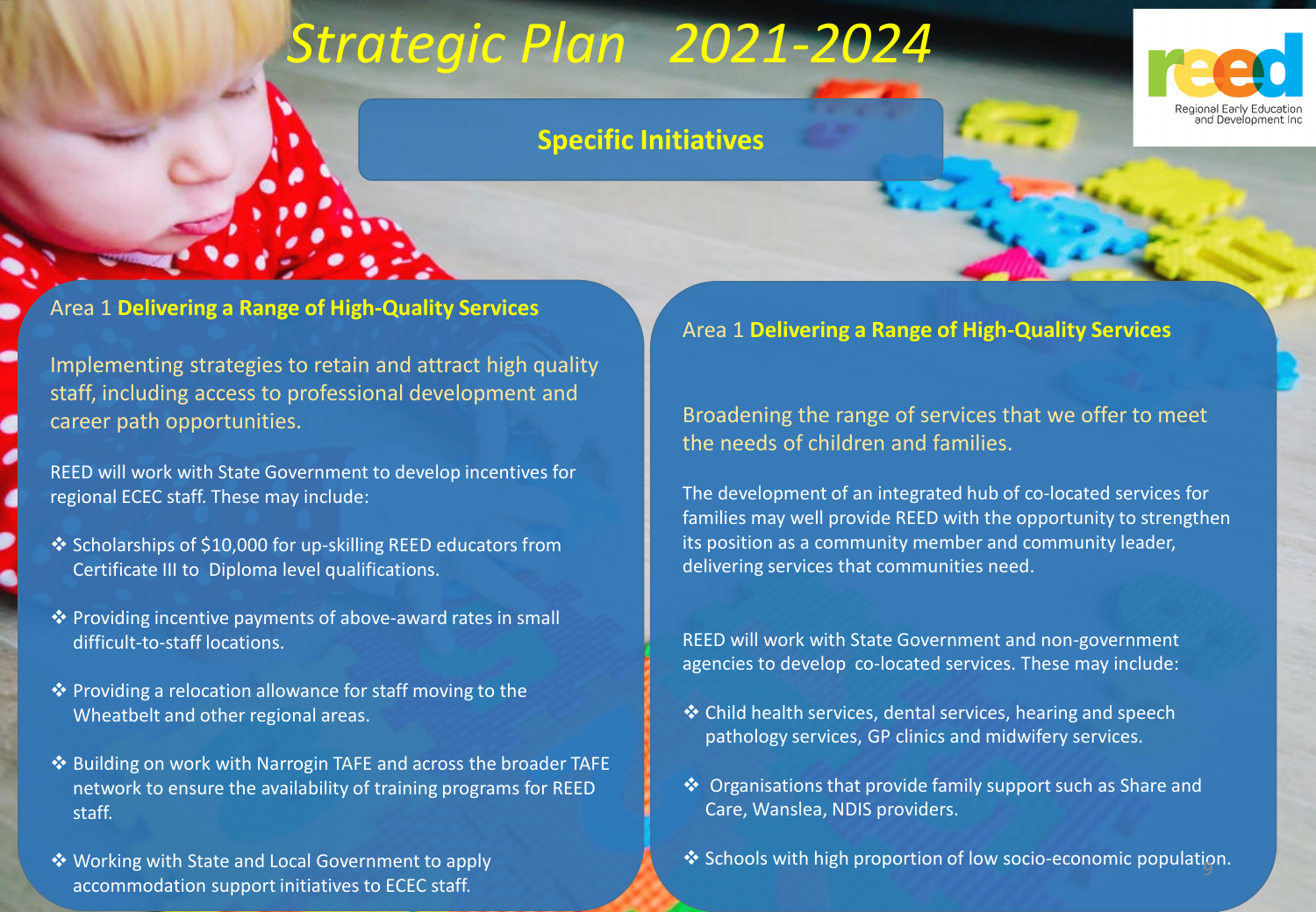### **Specific Initiatives**



**Area 2 and 3** 

### **Building our Organisation and Ensuring it is Sustainable**

#### **Expansion and Consolidation**

REED will continue to seek opportunities to merge with other organisations. However REED will consider how any further mergers might strengthen REED, making it more resilient.

REED will consider options for expansion into other regions of WA if these provide opportunities to strengthen our financial base and not diminish our original commitment to Wheatbelt communities.

#### **Area 2 and 3**

#### **Building our Organisation and Ensuring it is Sustainable**

#### **Delivering Kindergarten Programs**

The Commonwealth has provided additional funding to expand kindergarten programs in all states and territories.

If REED offered funded kindergarten programs this would increase the utilisation rates of services, reduce the cost and promote the employment of ECEC teachers in REED services.

REED will work with the State Government, the Department of Education and local schools to provide kindergarten programs as part of its early learning and development services.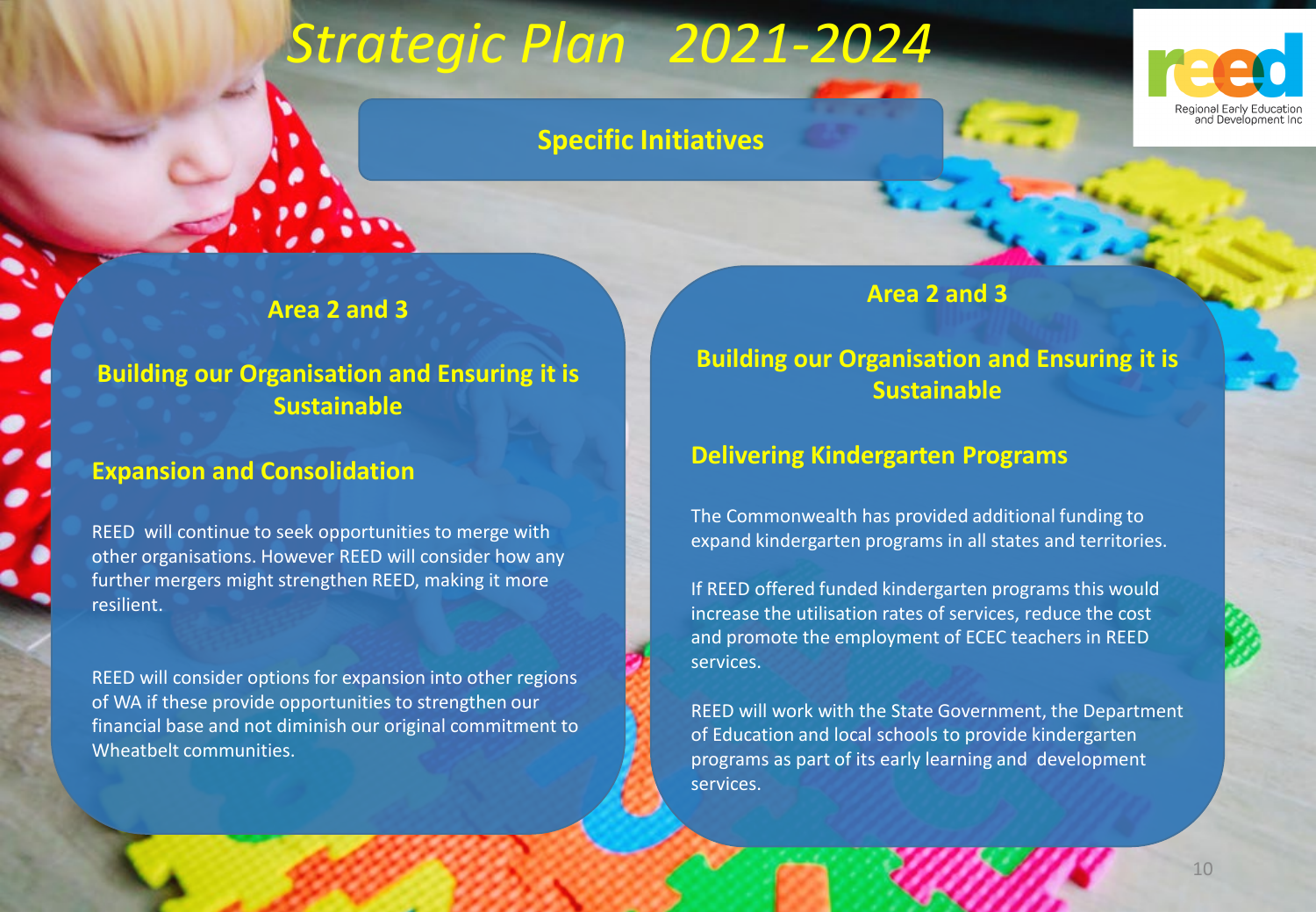



#### **Area 4 Engaging with the Community**

### **Implementing a strategy to engage Aboriginal children and families**

REED will further develop a plan for a pilot project that aims to increase Aboriginal participation in ECEC. The project will rely on the employment of a cultural broker and a trainee educator who will:

- assist in providing a culturally safe environment.
- $\triangleq$  provide training and development.
- provide outreach to assist families in home.

The project will also seek to cover the out-of-pocket fee for Aboriginal children in ECEC services.

**Area 4 Engaging with the Community**

#### **Communicating with the Community**

REED will strengthen its communication strategy with the use of comparative statistics showing the progress that REED has made in the last two years.

These statistics might include:

- $\div$  improvement in services' national quality ratings.
- $\div$  increasing usage of services.
- $\div$  increasing viability of services.
- $\cdot$  the initial steps of an effective staff supervision and development program.

The strategy will include testimonials from staff and families.